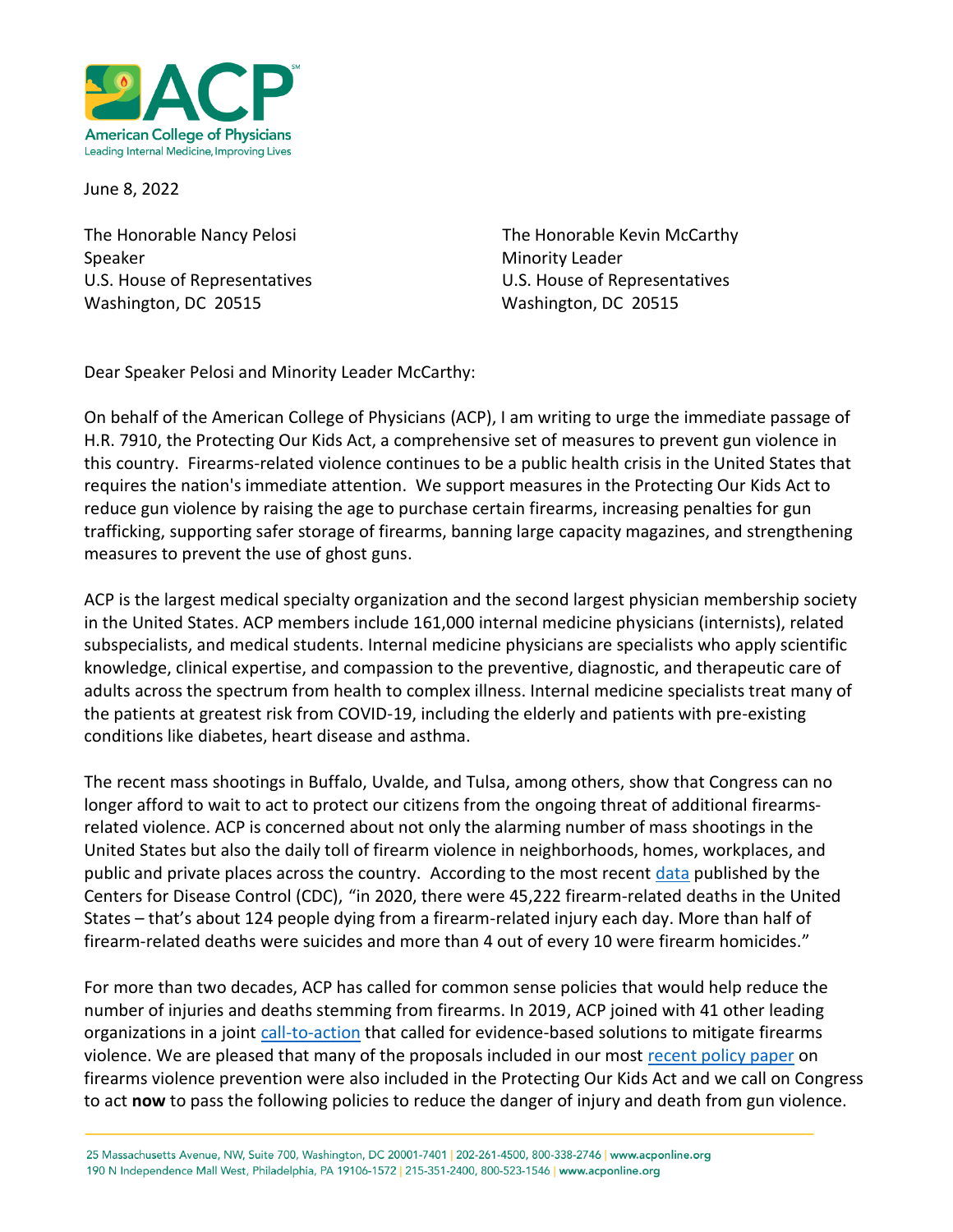# **RAISE THE LAWFUL AGE TO PURCHASE A SEMIAUTOMATIC CENTERFIRE RIFLE FROM 18 TO 21 YEARS OLD**

One strategy that we recommend to accomplish this goal would be to enact legislation to ban the manufacture, sale, transfer, and subsequent ownership for civilian use of semi-automatic firearms that are designed to increase their rapid killing capacity (often called "assault weapons") and their large capacity magazines and retain the current ban on automatic weapons for civilian use. Only as an interim step toward a complete ban, ACP supports a provision in H.R. 7910 that would raise the age from 18 to 21 for an individual to purchase a semi-automatic rifle, such as an AR-15, that has or can accept a magazine of five rounds or more. It would provide an exemption for active-duty military and full-time law enforcement officers who wish to purchase a semi-automatic rifle. We remain concerned that the gunman in the recent mass shooting in Uvalde was able to purchase two assault rifles and large quantities of ammunition when he turned 18. ACP was pleased to [support](https://www.acponline.org/acp_policy/letters/letter_of_support_raise_the_age_act_firearms_2019.pdf) legislation known as the Raise the Age Act that would raise the age for the purchase of semiautomatic rifles from 18 to 21.

# **INCREASE PENALTIES FOR THE IMPORT, SALE, MANUFACTURE, TRANSFER, OR POSSESSION OF LARGE CAPACITY MAGAZINES**

The Protecting Our Kids Act would establish a new federal offense that would increase penalties, including additional fines or imprisonment, for the import, sale, manufacture, transfer, **or possession of large capacity magazines, with exceptions for certain law enforcement uses and the possession (but not sale) of grandfathered magazines.** Our policy supports the enactment of legislation to ban the manufacture, sale, transfer, and subsequent ownership for civilian use of large capacity magazines and retaining the current ban on automatic weapons for civilian use. A ban on large capacity magazines such as devices that accelerate the rate of fire of a semiautomatic firearm, can be useful so that the shooter could be disarmed, arrested, or subdued by police before greater numbers of individuals are injured or killed by these weapons.

## **INCREASE PENALTIES FOR GUN TRAFFICKING AND STRAW PURCHASERS**

We are pleased that H.R. 7910 would establish new federal offenses for gun trafficking and straw purchasers and authorize the seizure of the property and proceeds of the offense. The College favors strong penalties and criminal prosecution for those who sell firearms illegally and those who legally purchase firearms for those who are banned from possessing them ("straw purchases"). Straw purchasers—persons who unlawfully purchase firearms for others who are in a prohibited category—move several thousand firearms into criminal channels each year, an[d penalties for such](https://www.ojp.gov/pdffiles1/nij/grants/221074.pdf)  purchasers [must be strong](https://www.ojp.gov/pdffiles1/nij/grants/221074.pdf) as included in this legislation to reduce gun violence from this practice.

# **INCREASE FIREARM SAFETY THROUGH BEST PRACTICES AND REQUIREMENTS FOR SAFE FIREARM STORAGE**

We support provisions in this legislation that would establish voluntary best practices for safe firearms storage, award grants for Safe Firearm Storage Assistance Programs, as well as requirements to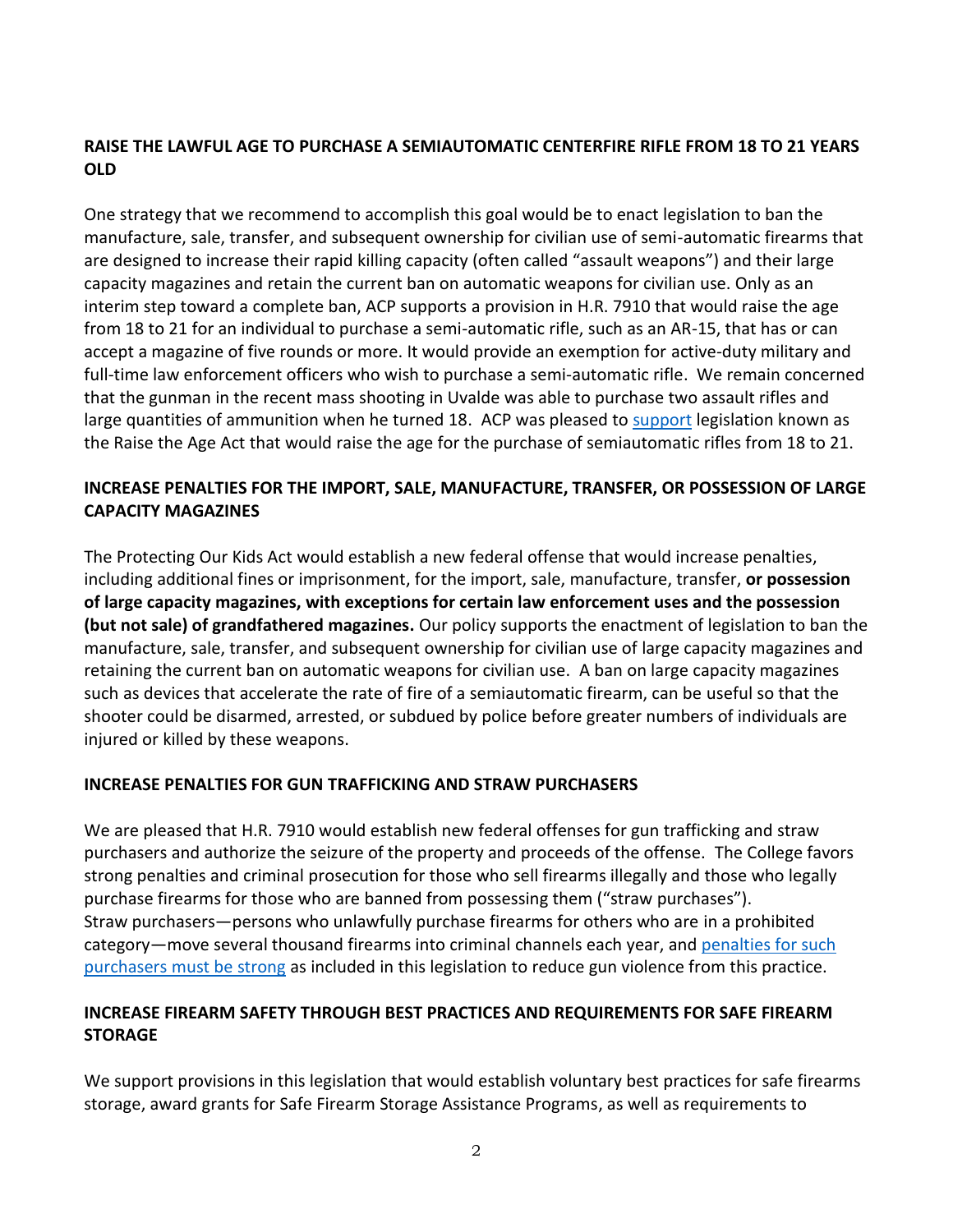regulate the storage of firearms on residential premises. This legislation would create criminal penalties for individuals who do not adhere to federal requirements for safe firearms storage in their homes.

Firearm owners should adhere to best practices to reduce the risk of accidental or intentional injuries or deaths from firearms. They should ensure that their firearms cannot be accessed by children, adolescents, people with dementia, people with substance use disorders, and the subset of people with serious mental illnesses that are associated with greater risk of harming themselves and others. ACP supports child access prevention laws that hold firearm owners accountable for the safe storage of firearms. A disproportionately large share of unintentional firearm fatalities was found to occur in states where gunowners were more likely to store their firearms loaded. The greates[t risk](https://pubmed.ncbi.nlm.nih.gov/15949457/) occurred in states where loaded firearms were more likely to be stored unlocked. Parents of adolescents, who have the [highest risk](https://www.semanticscholar.org/paper/Are-household-firearms-stored-less-safely-in-homes-Johnson-Miller/a7c96989e97cb2ff3657e00da518a9c12d24a1be) for firearm-related injuries among youths, were found to be more likely than parents of younger children to un-safely store household firearms (42% vs. 29%).

## **BAN THE MANUFACTURE, SALE, OR POSSESSION OF BUMP STOCKS FOR CIVILIAN USE**

We are grateful that the Protecting Our Kids Act would build on the Department of Alcohol, Tobacco, and Firearms (ATF) regulation by banning the use of bump stocks under federal law. Although evidence on the effectiveness of the Federal Assault Weapons Ban is limited, ACP believes that there is sufficient evidence that appropriate legislation and regulation to limit the future manufacture, sale, transfer, and possession of weapons that are designed to increase their rapid killing capacity, along with a ban on large capacity magazines and such devices as bump stocks that accelerate the rate of fire of a semiautomatic firearm, can be effective in reducing casualties in mass shootings. A recent study shows "[growing evidence](https://onlinelibrary.wiley.com/doi/epdf/10.1111/1745-9133.12485) that state level restrictions on large capacity magazines reduce mass shootings."

## **INCREASE RESTRICTIONS ON THE USE OF GHOST GUNS**

We are pleased that this legislation strengthens a recent rule issued by the ATF to help reduce the number of unmarked and hard-to-trace "ghost guns". Ghost guns are unregulated firearms that anyone, including minors and prohibited purchasers can buy without a background check. These firearms do not include a serial number and can be purchased online and assembled at home. The rule establishes requirements for federally licensed firearms dealers and gunsmiths to run background checks on anyone who wishes to purchase a gun kit to have a serial number added to 3D printed guns or other un-serialized firearms they take into inventory*.* 

The Protecting Our Kids Act builds on the ATF ghost gun regulation by codifying the existing regulation into a federal law by requiring that individuals who purchase a gun kit are subject to a federal background check and that all ghost guns are engraved with a serial number.

ACP [supports efforts](https://www.acponline.org/acp_policy/letters/acp_comments_on_atf_proposed_rule_on_ghost_guns_august_2021.pdf) to limit the proliferation of ghost guns as they are consistent with the types of recommendations ACP put forward in our 2018 policy paper "Reducing Firearm-Related Injuries and Deaths in the U.S." In the paper, ACP offered evidence-based recommendations to reduce firearms